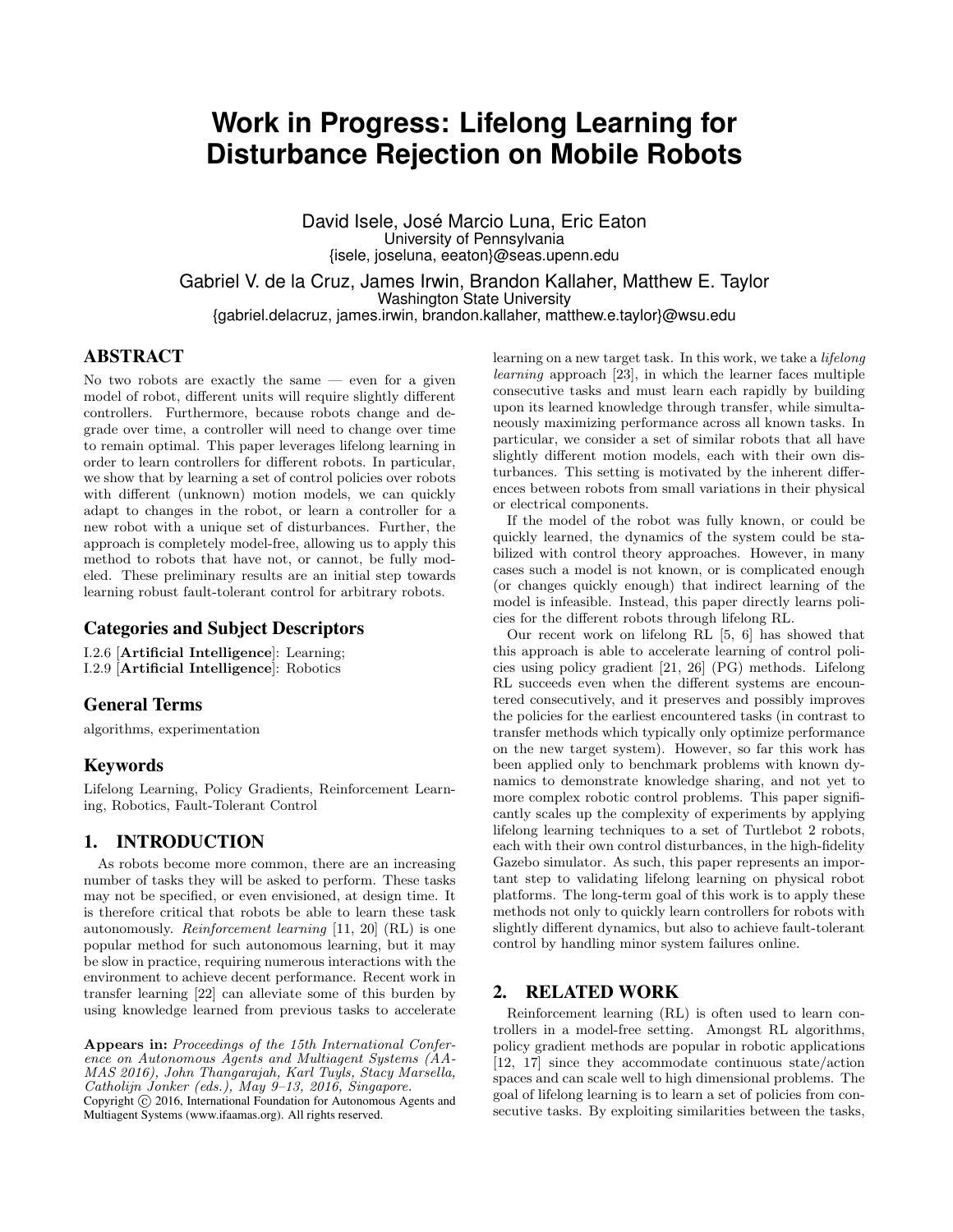it should be possible to learn the set of tasks much faster than if each task was learned independently. Our previous work showed that lifelong learning could successfully leverage policy gradient methods [5, 6], but had been applied only to simple benchmark dynamical systems and not more complex robotic control problems. There have been some successful examples of lifelong learning on robots, but they tend to focus in skill refinement on a single robot [10, 24] rather than sharing information across multiple robots.

When mathematical models that describe the behavior of physical systems can be constructed, they can be used to analyze, predict and control a robot's behavior. Well-known techniques for modeling physical systems include partial, ordinary differential and difference equations [9, 16], and Discrete Event Systems (DES) such as queuing networks [15, 25] and Petri networks [7]. Typical problems in controlling such systems are regulation, trajectory tracking, disturbance rejection, and robustness [9, 14, 16]. All of these problems are associated with the analysis of the stabilizability of the system, as well as the design of controllers to stabilize it.

Most similar to our setting is that of disturbance rejection, where a controller is designed to complete a task while compensating for a disturbance that modifies its nominal dynamics. As long as there is an accurate model of the robot, current methods can handle constant, time-varying, and even stochastic disturbances [8, 9, 14]. However, such methods are generally inapplicable when the robot model is unknown, even if the disturbances are relatively simple. Our work is motivated by control theory approaches, but focuses on leveraging model-free RL techniques.

#### 3. BACKGROUND

This section provides an overview of background material to understand the techniques used in our experiments.

#### 3.1 Reinforcement Learning

An RL agent must sequentially select actions to maximize its expected return. Model-free RL approaches do not require previous knowledge of the system dynamics and control policies are learned directly through the interactions with the system. RL problems are typically formalized as Markov Decision Processes (MDPs) with the form  $\langle \mathcal{X}, \mathcal{A}, P, R, \gamma \rangle$  where  $\mathcal{X} \subset \mathbb{R}^{d_x}$  is the set of states,  $\mathcal{A}$  is the set of actions,  $P: \mathcal{X} \times \mathcal{A} \times \mathcal{X} \rightarrow [0,1]$  is the state transition probability describing the systems dynamics with initial state distribution  $P_0, R : \mathcal{X} \times \mathcal{A} \rightarrow \mathbb{R}$  is the reward function, and  $\gamma \in [0, 1)$  is the reward discount factor. At each time step h, the agent is in the state  $x_h \in \mathcal{X}$  and must choose an action  $\mathbf{a}_h \in \mathcal{A}$  so that it transitions to a new state  $\mathbf{x}_{h+1}$ with state transition probability  $P(\mathbf{x}_{h+1} | \mathbf{x}_h, \mathbf{a}_h)$ , yielding a reward  $r_h$  according to  $R$ . The action is selected according to a policy  $\pi_{\theta} : \mathcal{X} \times \mathcal{A} \rightarrow [0, 1]$ , which specifies a probability distribution over actions given the current state and is parameterized by  $\theta$ . The goal of an RL algorithm is to find an optimal policy  $\pi^*$  that maximizes the expected reward.

PG methods are well suited for solving high dimensional problems with continuous state and action spaces, such as robotic control [17]. The goal of PG is to use gradient steps based on a set of observed state-action-reward trajectories of length H to optimize the expected average return of  $\pi_{\theta}$ :  $\mathcal{J}(\theta) = \int_{\mathbb{T}} p_{\theta}(\tau) \mathcal{R}(\tau) d\tau$ , where  $\mathbb{T}$  is the set of all trajectories,  $p_{\theta}(\tau) = P_0(\mathbf{x}_0) \prod_{h=0}^H p(\mathbf{x}_{h+1} | \mathbf{x}_h, \mathbf{a}_h) \pi_{\theta}(\mathbf{a}_h | \mathbf{x}_h)$  is the

probability of trajectory  $\tau$ , and  $\mathcal{R}(\tau) = \frac{1}{H} \sum_{h=0}^{H} r_h$  is the average per-step reward. Most PG methods (e.g., episodic REINFORCE [26], Natural Actor Critic [17], and PoWER [12]) optimize the policy by maximizing a lower bound on the return, comparing trajectories generated by different candidate policies  $\pi_{\hat{\theta}}$ . In this particular application, the PG method we use in our experiments is finite differences [11] (FD) which optimizes the return directly.

#### 3.2 Finite Differences for Policy Search

The Finite Differences method [11], which has shown past success in robotic control, optimizes the policy  $\pi_{\theta}$  directly by computing small changes  $\Delta\theta$  in the policy parameters that will increase the expected reward. This process estimates the expected return for each policy parameter variation  $(\theta_m + \Delta \theta_p)$  given the sampled trajectories via

$$
\Delta \hat{\mathcal{J}}_{\mathbf{p}} \approx \mathcal{J}(\boldsymbol{\theta}_{m} + \boldsymbol{\Delta \theta}_{p}) - \mathcal{J}_{ref} , \qquad (1)
$$

where the estimate is taken over  $n$  small perturbations in the policy parameters  $\{\Delta\theta_p\}_{p=1}^n$ , the policy parameters at timestep m are given by  $\theta_m$ , and  $\mathcal{J}_{ref}$  is a reference return, which is usually taken as the return of unperturbed parameters  $\mathcal{J}(\boldsymbol{\theta})$ . The FD gradient method then updates the policy parameters, following the gradient of the expected return  $\mathcal J$ with a step-size  $\delta$ , as given by

$$
\boldsymbol{\theta}_{m+1} = \boldsymbol{\theta}_m + \delta \nabla_{\boldsymbol{\theta}} \mathcal{J} \tag{2}
$$

For efficiency, we can estimate the gradient  $\nabla_{\theta} \mathcal{J}$  using linear regression as

$$
\nabla_{\theta} \mathcal{J} \approx \left(\Delta \Theta^{\mathsf{T}} \Delta \Theta\right)^{-1} \Delta \Theta^{\mathsf{T}} \Delta \hat{J}_{p} , \qquad (3)
$$

where  $\Delta \hat{J}_p$  contains all the stacked samples of  $\Delta \hat{J}_p$  and  $\Delta \Theta$ contains the stacked perturbations  $\Delta\theta_p$ . This approach is sensitive to the type and magnitude of the perturbations, as well as to the step size  $\delta$ . Since the number of perturbations needs to be as large as the number of parameters, this method is considered to be noisy and inefficient for problems with large sets of parameters [11], although we found it to work well and reliably in our setting.

The process is capable of optimizing a policy for a single RL task via repeatedly sampled trajectories (n trajectories for each  $m \in \{1, \ldots, M\}$  iteration). In order to share information between different policies that are learned consecutively, we incorporate the PG learning process using FD into a lifelong learning setting, as described next.

## 4. LIFELONG MACHINE LEARNING

In this section, we describe the framework we use to share knowledge between multiple, consecutive tasks.

#### 4.1 Problem Setting

In the lifelong learning setting [19, 24], the learner optimizes policies for multiple tasks consecutively, rapidly learning each new task policy by building upon its previously learned knowledge. At each time step, the learner observes a task  $\mathcal{Z}^{(t)}$ , represented as an MDP  $\langle \mathcal{X}^{(t)}, \mathcal{A}^{(t)}, P^{(t)}, R^{(t)}, \gamma^{(t)} \rangle$ , building on top of the knowledge learned from previous tasks. The task  $\mathcal{Z}^{(t)}$  may be new, or it may be a repetition of a known task. After observing T tasks  $(1 \leq T \leq T_{max})$ , the goal of the learner is to optimize policies for all known tasks  $\{\mathcal{Z}^{(1)}, \ldots, \mathcal{Z}^{(T)}\}\$  without knowing a priori the total number of tasks  $T_{max}$ , their order, or their distribution.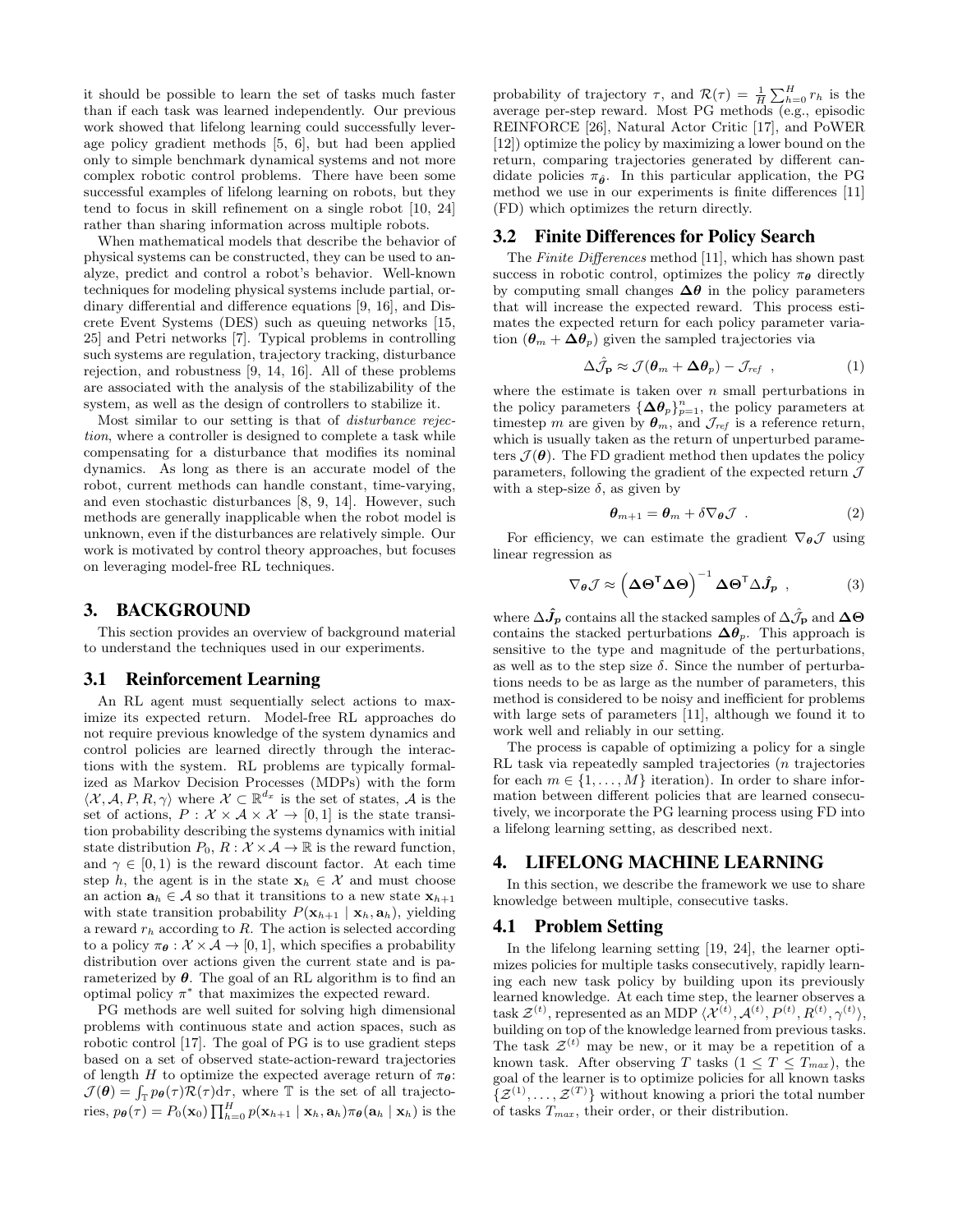In our application, we use a centralized lifelong learner that is shared between multiple robots; each task corresponds to an RL problem for an individual robot. The policy  $\pi_{\theta^{(t)}}$  for task  $\mathcal{Z}^{(t)}$  is parameterized by  $\theta^{(t)} \in \mathbb{R}^d$ . To facilitate transfer between the task policies, we assume there is a shared basis  $\boldsymbol{L} \in \mathbb{R}^{d \times k}$  that underlies all policy parameter vectors, and that each  $\boldsymbol{\theta}^{(t)}$  can be represented as a sparse linear combination of the basis vectors, given by  $\boldsymbol{\theta}^{(t)} = \boldsymbol{L}\boldsymbol{s}^{(t)}$ , with coefficients  $s^{(t)} \in \mathbb{R}$ . Research has shown this factorized model to be effective for transfer in both multi-task [13, 18] and lifelong learning [19] settings.

#### 4.2 Lifelong Learning with Policy Gradients

In our previous work [5], we developed an efficient algorithm for learning in this lifelong setting with policy gradients, known as PG-ELLA. Here, we briefly review this algorithm, which we apply to the multi-robot setting in our experiments. For details, please see the original paper. The one major difference from our previous work is that we employ Finite-Difference methods as the base learner in this paper; our previous work used episodic REINFORCE [26] and natural actor critic [17]. We found FD to be easier to tune and produced better results for our application.

The lifelong learner's goal of optimizing all known policies after observing  $T$  tasks is given by the multi-task objective:

$$
\underset{\mathcal{L},\mathcal{S}}{\operatorname{argmin}} \frac{1}{T} \sum_{t} \left[ -\mathcal{J}\left(\boldsymbol{\theta}^{(t)}\right) + \lambda \left\| \boldsymbol{s}^{(t)} \right\|_{1} \right] + \mu \| \boldsymbol{L} \|_{\text{F}}^{2} \tag{4}
$$

where  $\mathbf{S} = \begin{bmatrix} \mathbf{s}^{(1)} \cdots \mathbf{s}^{(T)} \end{bmatrix}$  is the matrix of all coefficients, the  $L_1$  norm  $\|\cdot\|_1$  enforces sparsity of the coefficients, and the Frobenious norm  $\|\cdot\|_F$  regularizes the complexity of **L** with regularization parameters  $\mu, \lambda \in \mathbb{R}$ . To solve Equation 4 efficiently, PG-ELLA: 1.) replaces  $\mathcal{J}(\cdot)$  with an upper bound (as done in typical PG optimization), 2.) approximates the first term with a second-order Taylor expansion around an estimate  $\alpha^{(t)}$  of the single-task policy parameters for task  $\mathcal{Z}^{(t)}$ , and 3.) optimizes  $s^{(t)}$  only when training on task  $\mathcal{Z}^{(t)}$ . These steps reduce the learning problem to a series of online update equations that constitute PG-ELLA [5]:

$$
\boldsymbol{s}^{(t)} \leftarrow \arg\min_{\boldsymbol{s}} \left\| \boldsymbol{\alpha}^{(t)} - \boldsymbol{L}\boldsymbol{s} \right\|_{\boldsymbol{\Gamma}^{(t)}}^2 + \mu \left\| \boldsymbol{s} \right\|_1 , \qquad (5)
$$

$$
\boldsymbol{A} \leftarrow \boldsymbol{A} + \left(\boldsymbol{s}^{(t)} \boldsymbol{s}^{(t)\mathsf{T}}\right) \otimes \boldsymbol{\Gamma}^{(t)} \tag{6}
$$

$$
\boldsymbol{b} \leftarrow \boldsymbol{b} + \text{vec}\left(\boldsymbol{s}^{(t)} \otimes \left(\boldsymbol{\alpha}^{(t)\mathsf{T}} \boldsymbol{\Gamma}^{(t)}\right)\right) \quad \text{and} \tag{7}
$$

$$
\boldsymbol{L} \leftarrow \text{mat} \left( \left( \frac{1}{T} \boldsymbol{A} + \lambda \boldsymbol{I}_{l \times d_{\theta}, l \times d_{\theta}} \right)^{-1} \frac{1}{T} \boldsymbol{b} \right) . \qquad (8)
$$

where  $\|\boldsymbol{v}\|^2_{\boldsymbol{A}} = \boldsymbol{v}^{\!\top}\!\! \boldsymbol{A} \boldsymbol{v}, \ \boldsymbol{\Gamma}^{(t)}$  is the Hessian of the PG lower bound on  $\mathcal{J}(\boldsymbol{\alpha}^{(t)})$ ,  $\otimes$  is the Kronecker product operator,  $I_{m,n}$  is the  $m \times n$  identity matrix, and **A** and **b** are initialized to be zero matrices. PG-ELLA is given as Algorithm 1.

# 5. DISTURBANCE REJECTION FOR ROBOTICS VIA LIFELONG LEARNING

This paper's goal is to present our progress adapting PG-ELLA to learn policies for robotic control, using simulated Turtlebot 2's in ROS. In our previous work, PG-ELLA was only ever evaluated on the control of simple dynamical systems with well-known models, such as inverted pendulums.

# Algorithm 1 PG-ELLA  $(k, \lambda, \mu)$  [5]  $1: T \leftarrow 0$ 2:  $\mathbf{A} \leftarrow \mathbf{zeros}_{k \times d, k \times d}, \ \mathbf{b} \leftarrow \mathbf{zeros}_{k \times d, 1}$ 3:  $L$  ← RandomMatrix<sub>d,k</sub> 4: while some task  $\mathcal{Z}^{(t)}$  is available **do**  $5: \quad \quad {\bf if}\,\, \mathrm{isNewTask}(\boldsymbol{\mathcal{Z}}^{(t)})\,\, {\bf then}$ 6:  $T \leftarrow T + 1$ 7:  $\left( \mathbb{T}^{(t)}, R^{(t)} \right) \leftarrow \text{getRandomTrajectories}()$ 8: else<br>
9:  $\left(\mathbb{T}^{(t)}, R^{(t)}\right) \leftarrow \text{getTrajectories}\left(\boldsymbol{\alpha}^{(t)}\right)$ 10:  $\mathbf{A} \leftarrow \mathbf{A} - \left(s^{(t)} s^{(t)\mathsf{T}}\right) \otimes \mathbf{\Gamma}^{(t)}$ 11:  $\mathbf{b} \leftarrow \mathbf{b} - \text{vec}\left(\mathbf{s}^{(t)\mathsf{T}} \otimes \left(\boldsymbol{\alpha}^{(t)\mathsf{T}} \boldsymbol{\Gamma}^{(t)}\right)\right)$ 12: end if 13: Compute  $\boldsymbol{\alpha}^{(t)}$  and  $\boldsymbol{\Gamma}^{(t)}$  from  $\mathbb{T}^{(t)}$  using PG  $14:$  $\mathbf{a}^{(t)} \leftarrow \argmin_{\mathbf{s}} \left\| \boldsymbol{\alpha}^{(t)} - \boldsymbol{L}\boldsymbol{s} \right\|_2^2$ 2  $\mathbf{r}^{(t)} + \mu \left\|\boldsymbol{s}\right\|_1$  $15: \qquad {\bf A} \leftarrow {\bf A} + \left(s^{(t)} s^{(t) \mathsf{T}}\right) \otimes \Gamma^{(t)}$ 16:  $\mathbf{b} \leftarrow \mathbf{b} + \text{vec}\left(\mathbf{s}^{(t)\mathsf{T}} \otimes \left(\boldsymbol{\alpha}^{(t)\mathsf{T}} \boldsymbol{\Gamma}^{(t)}\right)\right)$ 17:  $\mathbf{L} \leftarrow \text{mat} \left( \left( \frac{1}{T} \mathbf{A} + \lambda \mathbf{I}_{k \times d, k \times d} \right)^{-1} \frac{1}{T} \mathbf{b} \right)$ 18: for  $t \in \{1, \ldots, T\}$  do:  $\boldsymbol{\theta}^{(t)} \leftarrow \boldsymbol{L}\boldsymbol{s}^{(t)}$ 19: end while

Specifically, we focus on the well-known problem of disturbance rejection in robotics. In disturbance rejection, it is assumed that the nominal dynamics of the plant (i.e., system) are additively disturbed by a signal  $\omega$ . The system dynamics are given by  $\dot{x} = f(x) + \omega$ , where  $f: \mathbb{R}^{\dot{d}_x} \times \mathbb{R} \to \mathbb{R}^{d_x}$ , and  $\boldsymbol{\omega} \in \mathbb{R}^{d_x}$ . The goal is to determine the control input that minimizes the effect of the disturbance in the return function, so that the plant can execute this task.

There are well-known optimal control [8, 14] techniques to solve this problem, if there is an available mathematical model. However, if such a model is not available, or there is a partial knowledge of the model, formal solutions are not effective. RL offers one alternative solution to this problem, but in a single-task setting, it would require numerous interactions with the environment to learn an effective control policy to compensate for the disturbance. However, in a lifelong learning setting, the learner could build upon its existing knowledge in controlling other systems (each with their own disturbances) to rapidly learn a control for a system with a novel disturbance. We assume that the learner attempts to optimize control policies for a set of robots, all of which have the same nominal dynamics, given by  $\dot{x} = f(x)$ . Each robot is affected by a different disturbance function  $\boldsymbol{\omega}^{(t)}$ . All  $\boldsymbol{\omega}^{(t)}$ 's share the same structure but different parameters, e.g., all the disturbances are constant but different, are sinusoidal with different phases or amplitudes, etc.

Lifelong machine learning takes advantage of the potential for knowledge transfer among different tasks. After learning how to compensate for the disturbance without requiring a mathematical model, a general structure of the policy can be proposed. Then a reward function is designed so that the lifelong learner penalizes the effect of the disturbance over either a realistic simulated robot or an actual one. In the next section, we present our preliminary application of lifelong learning to this problem of robotic control under disturbances.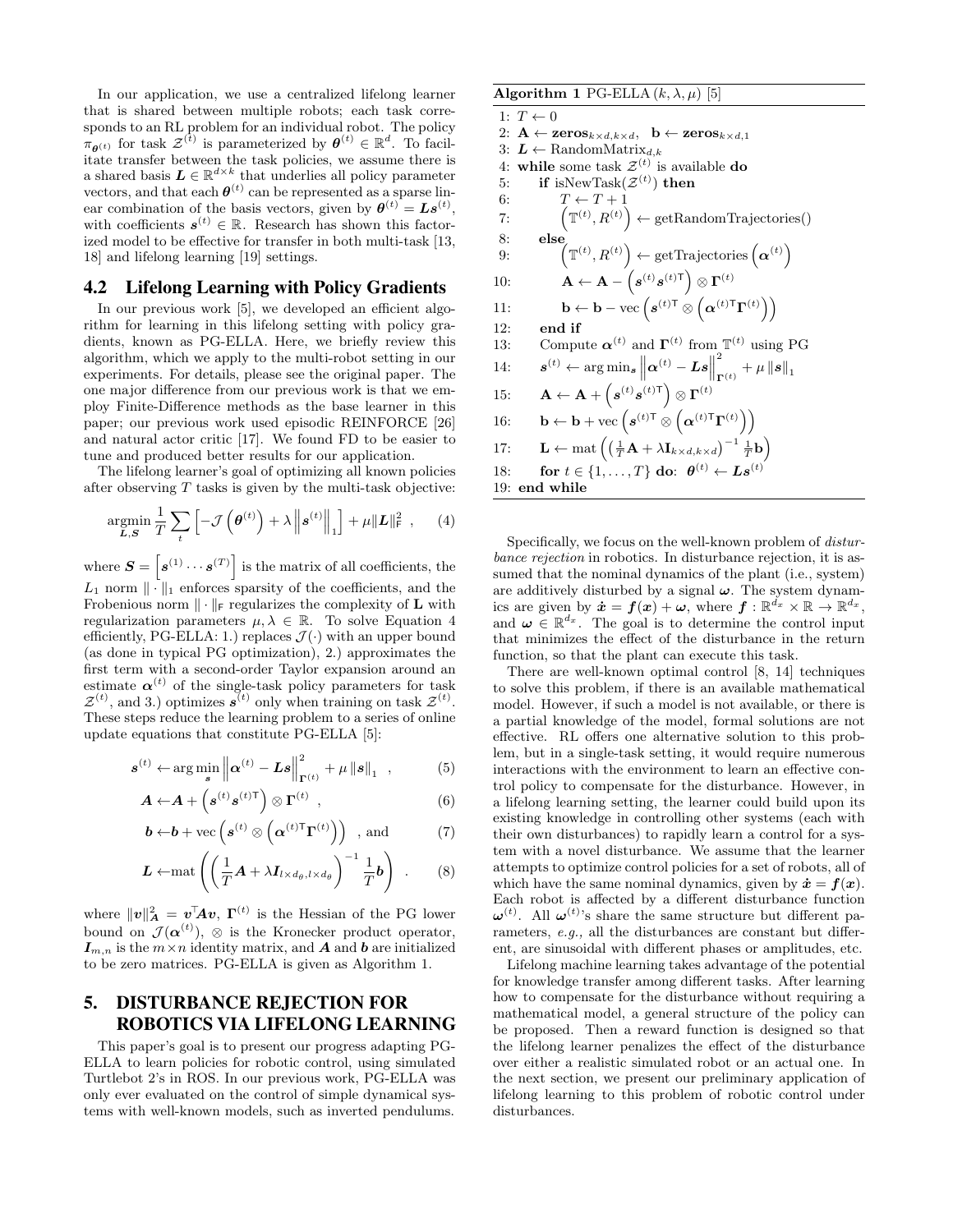#### 6. EXPERIMENTS

This section describes our initial experiments applying lifelong learning to the problem of disturbance rejection for robotics, using the Turtlebot 2 platform [3] (Figure 1a). In order to simulate a wide variety of Turtlebots, each with their own disturbances, we conducted the experiments using the high-fidelity Gazebo simulator [1, 2]. However, our experimental setup allows us to use the same code in both simulation and on physical Turtlebots. The implementation of our approach uses Python and the Hydro version of ROS.

In our disturbance rejection scenario, we focused on learning control policies for driving the Turtlebots to a goal location as they experience disturbances in their wheel actuators. This disturbance emulates a bias on the angular velocity of each robot that forces the robot to compensate for the induced failure. Note that this type of disturbance in actuation is common in physical robots and autonomous ground vehicles, stemming from a variety of sources, such as calibration issues, wear in the drive train, or interference from debris. To simulate these disturbances, we induce a random and constant disturbance to the control signal that is drawn uniformly from  $[-0.1, 0.1]$  and measured in  $m/s$ for each robot. These limits were selected to provide a large noise that was still within the bounds of the Turtlebot control system. Although we use a constant difference for now, the difficulty of the learning problem can easily be increased later by introducing time-varying stochastic disturbances.

We assume little knowledge of the Turtlebot's dynamics. In our application, each robot's state is defined as  $\boldsymbol{x} = (\rho, \gamma, \psi)^\mathsf{T}$ , with  $\rho, \gamma$  and  $\psi$  as illustrated in Fig. 1b. To extract state features for learning, we use the following nonlinear transformation of the position and heading angle:

$$
\phi(\boldsymbol{x}) = \begin{pmatrix} \rho \cos(\gamma) \\ \gamma \\ \frac{\cos(\gamma)\sin(\gamma)}{\gamma} (\gamma + \psi) \\ 1 \end{pmatrix} . \tag{9}
$$

Given the stochastic policy  $\pi_{\theta^{(t)}} \sim \mathcal{N}(\boldsymbol{a}^{(t)}, \boldsymbol{\Sigma})$  for the tth Turtlebot, the control action is then specified by  $a^{(t)} =$  ${\boldsymbol{\theta}^{(t)}}^{\mathsf{T}} {\boldsymbol{\phi}}({\boldsymbol{x}}) = (u,w)^{\mathsf{T}}$  where u and w are the linear and angular velocities of the robots. This particular choice of nonlinear transformation is inspired by a simplified kinematic model for unicycle-like vehicles in polar coordinates [4]. In this model, the state space is given by  $\mathcal{X} \subset \mathbb{R}^3$  and the action space is described by  $A \subset \mathbb{R}^2$ . This simplified kinematics model ignores contributions to the dynamics of the system from the robot's mass, damping and friction coefficients, as well as inputs such as forces and torques.

In these preliminary experiments, we use FD [11] as the base learner in PG-ELLA for its simplicity and good performance in simulation, despite its known stability issues (which we did not experience). In future work, we plan to compare this approach with different base learners, such as natural actor critic [17] and episodic REINFORCE [26].

#### 6.1 Methodology

We generated 20 simulated Turtlebots, each with a different constant disturbance and a unique goal, both selected uniformly. This number of robots provided a large task diversity, while still being small enough to simulate practically.

We used FD as our PG method to train each robot's initial policy for  $M = 20$  iterations with  $n = 15$  roll-outs per



Figure 1: (a) The Turtlebot 2 model in Gazebo, and (b) its state variables in the simplified go-to-goal problem.

iteration and  $H = 50$  time steps per roll-out. If the robot reached the goal in less than 50 time steps, the experiment continues to run to completion ensuring that a good policy reaches the goal and stops. These initial policies were then used as the  $\alpha^{(t)}$ 's for PG-ELLA. Note that all systems in our experiment require more than 20 iterations to converge to a good controller, so subsequent policy improvement is essential for decent performance. The number of roll-outs and time steps were selected to allow for successful learning while minimizing the runtime.

PG-ELLA trains the shared knowledge repository  $\boldsymbol{L}$  and sparse policy representations  $s^{(t)}$  using the update equations given by Equations 5–8. Tasks were encountered randomly with repetition and learning stopped once every task was observed once. For our experiments, we approximate the Hessian with the identity matrix because it was found to work well in practice and reduced the number of rollouts. For the parameters unique to PG-ELLA, we use  $k = 8$  columns in the shared basis, and use sparsity coefficient  $\mu = 1 \times 10^{-3}$ and regularization coefficient  $\lambda = 1 \times 10^{-8}$ . These coefficients were tuned manually, and were found to be relatively easy to tune, being largely insensitive to changes within an order of magnitude. It is worth noting that similar performance was shown for  $k \in \{4, ..., 12\}$  and  $k = 8$  was selected as the mean. The learning rate was set to  $\delta = 1 \times 10^{-6}$  and the standard deviation of the policy was set to  $\sigma = 0.001$ .

Figure 2 compares the reward for policies learned by PG-ELLA against PG, averaged over all 20 robots over 6 simulation trials. We start measuring performance at 20 iterations, since the initial seed policies for PG-ELLA were learned using those first 20 iterations; we then plot the learning curves as the polices are improved by either FD or PG-ELLA for an additional 80 learning iterations. We see that PG-ELLA is successfully able to reconstruct the control policies and provide a slight improvement in performance through positive transfer. Figure 3 depicts the gain in reward, showing positive transfer between tasks. Although these preliminary results show only a slight improvement currently, we suspect further refinements will enable us to achieve larger transfer.

## 7. CONCLUSIONS

We demonstrate the use of lifelong learning for disturbance rejection on Turtlebots. This preliminary work is intended to lay the foundation for fault-tolerant control in multi-agent systems. The results show that PG-ELLA can